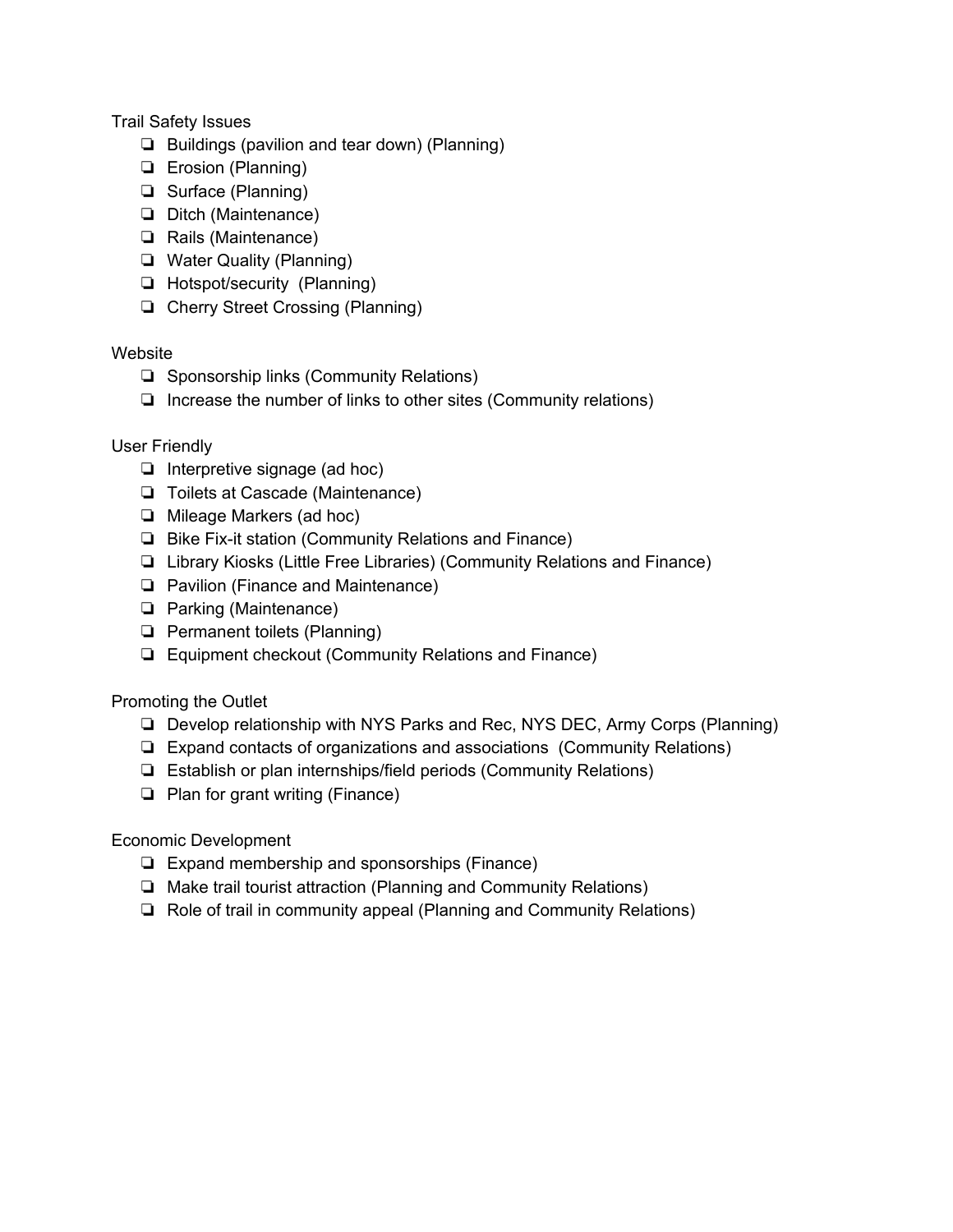Trail Split Up Priorities

- ★ Dresden-Hopeton
	- Railing for railroad bridges and decking
	- Steep Decline
- ★ Hopeton-Cascade
	- Erosion site
- ★ Cascade-Seneca
	- Toilet
	- Pavilion
	- Demolition
- ★ Seneca-Fox
	- Trail Surface
- ★ Fox-Cherry
	- Crossing at Cherry Street
	- Dog park
- ★ Campground & Clark
	- Gate Replacement
	- Toilets